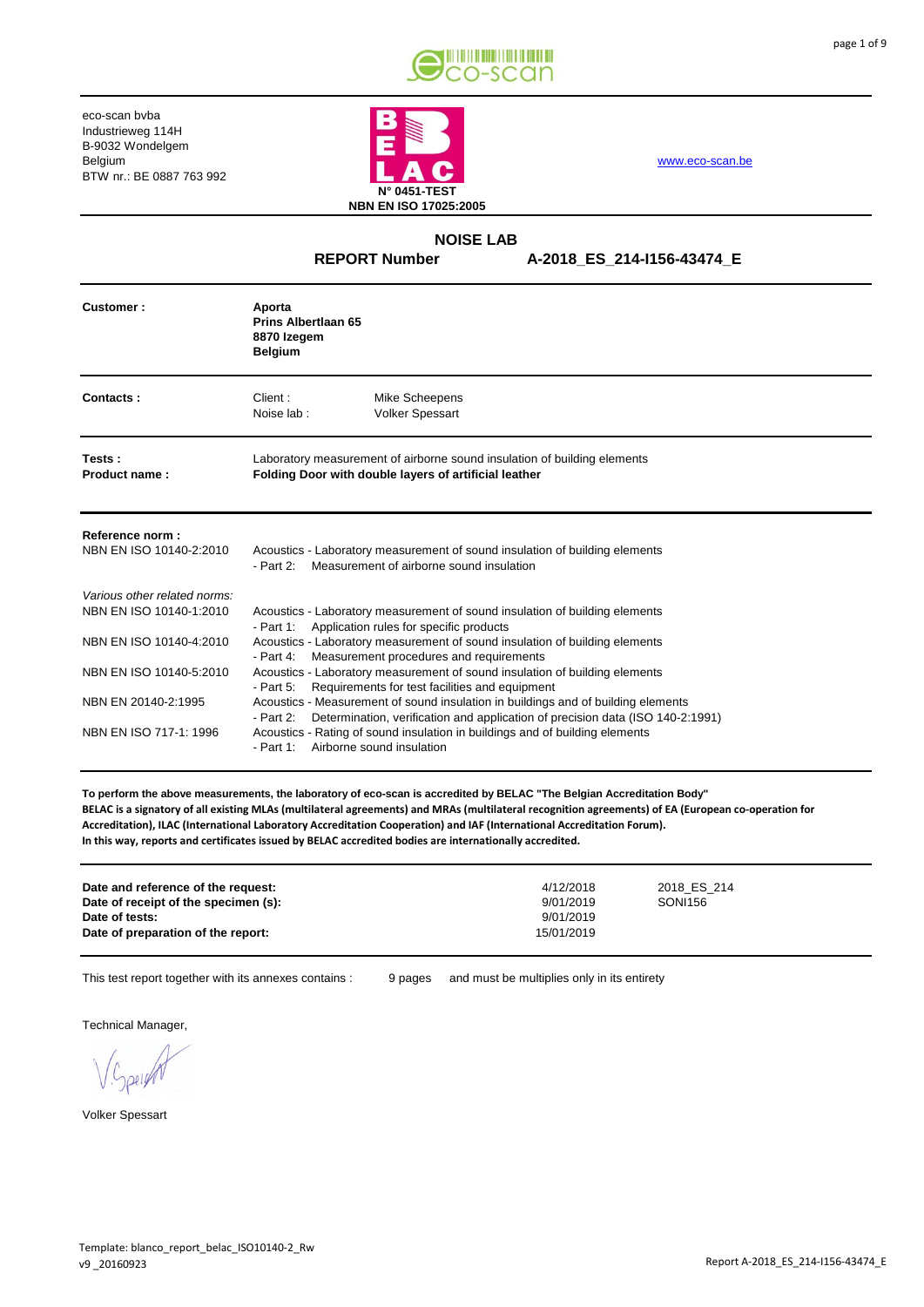



[www.eco-scan.be](http://www.eco-scan.be/)

# **NOISE LAB REPORT Number**

**A-2018\_ES\_214-I156-43474\_E**

# **MEASURING EQUIPMENT**

#### **Sound Sources**

Brüel & Kjaer - 4292 : Omni Power Sound Source (+ Brüel & Kjaer - 2716: Power amplifier)

# **Microphone and data acquisition system:**

Brüel & Kjaer - 4189 : 1/2" free field microphone, 6Hz to 20kHz, prepolarized Brüel & Kjaer - ZC-0032 : 1/2" microphone preamplifier Brüel & Kjaer - JP 1041 : dual 10-pole adaptor JP-1041 Brüel & Kjear - 3923 : rotating microphone boom Brüel & Kjaer - 4231 : Sound calibrator 94&114dB SPL-1000Hz, Fulfils IEC 60942(2003)Class1 Brüel & Kjaer - 2270 : Sound level meter - dual channel instrument (measuring both channels simultaneously) Conforms with IEC 61672-1 (2002-05) Class 1

| Two rotating microphone systems, one in the receiving room, one in the source room |                                |
|------------------------------------------------------------------------------------|--------------------------------|
| Number of source positions:                                                        | 3                              |
| Minimum 3m between the different source positions                                  |                                |
| Number of microphone positions for each source position:                           | З                              |
| Microphone position with a rotating microphone                                     |                                |
| Number of rotations:                                                               |                                |
| Rotation speed:                                                                    | $16 \frac{\text{s}}{\text{t}}$ |
| Minimum rotation time:                                                             | 30 <sub>s</sub>                |

#### **Data processing**

Brüel & Kjaer - BZ-5503 : utility software for hand-held analyzers Brüel & Kjaer - BZ-7229 : dual-channel building acoustics software Brüel & Kjaer - 7830 :Qualifier Software for reporting of results A computer with proprietary software

*Just not a rotation angle <10 ° to the chamber surfaces*

| Averaging Time per measurement:                                   | 48 s            |
|-------------------------------------------------------------------|-----------------|
| Number of reverberation time measurements (with graphic control): | 27 measurements |

#### **Test chambers**

| Volume source room:                                    | $65.65 \text{ m}^3$ |
|--------------------------------------------------------|---------------------|
| Volume receiving room:                                 | $51.4 \text{ m}^3$  |
| Total partition wall area:                             | $1.9 \text{ m}^2$   |
| Surface test opening:                                  | $1.8 \text{ m}^2$   |
| There is absorption material applied in the test rooms |                     |

#### **Partition wall**

n/a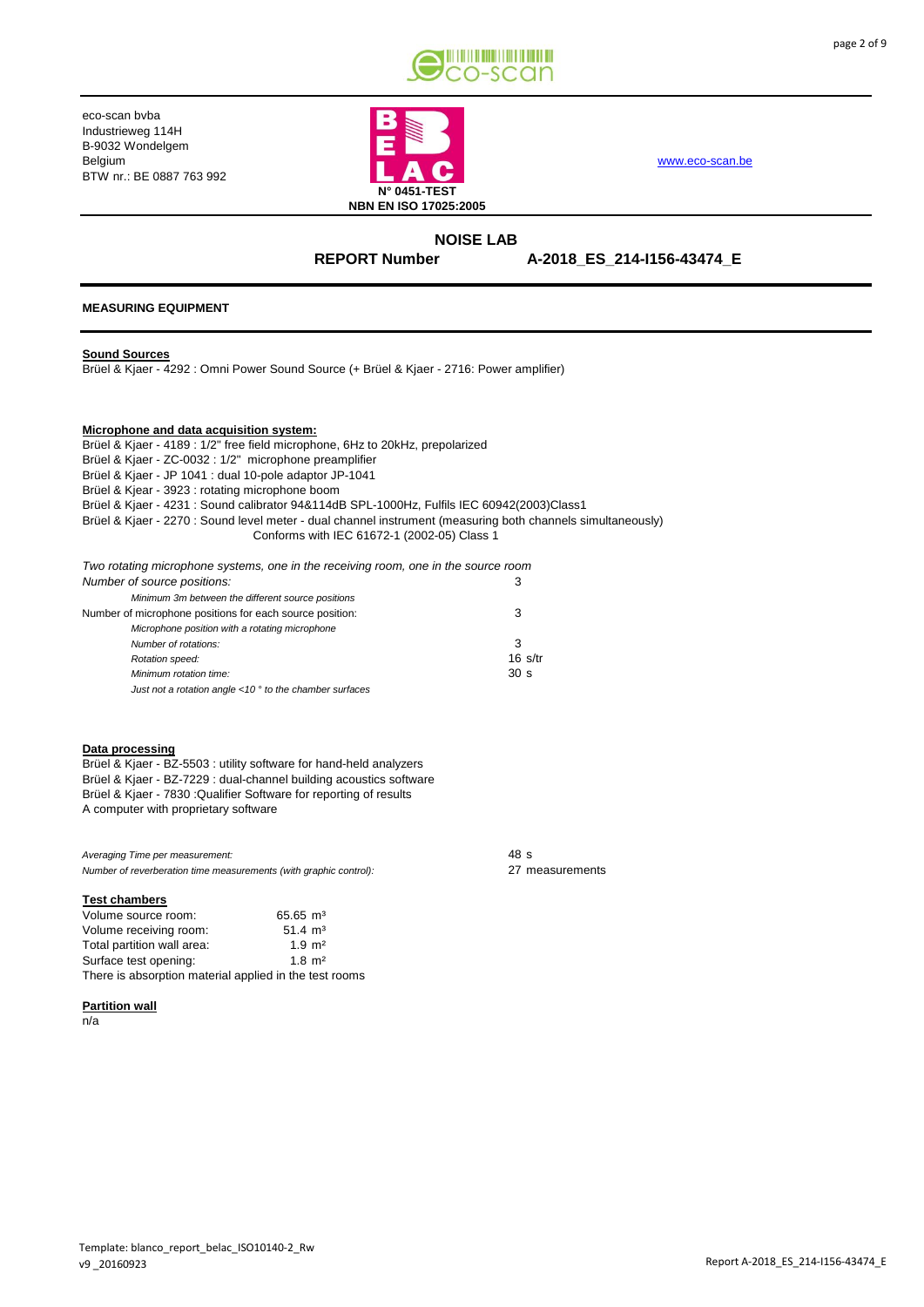



**NOISE LAB REPORT Number** 

# **A-2018\_ES\_214-I156-43474\_E**

#### **STANDARD METHOD**

#### **Airborne sound insulation measurement**

The tests were conducted in accordance with the provisions of the test method ISO 10140-2. A detailed description of the test set up has been given in the figures of annex 1 of this report.

The construction to be tested is placed into a test opening between two measuring rooms. In one of the rooms ( the so-called sending room) broad band noise is generated by loud-speakers. The test rooms meet the requirements of ISO 10140-5 Both rooms are isolated for vibrations by using a so-called room-in-room construction.

In this sending room as well as in the adjacent room (the "receiving room") the resulting sound pressure level is measured by means of a continuous rotating boom, so the (time- and space-) averaged sound pressure level is determined.

The reverberation time of the receiving room is also measured. The measurement of the reverberation time in the receiving room allows to determined the sound absorption per octave band using the formula Sabine as in the norm ISO 10140-4 and in accordance with ISO 354 The equivalent sound absorption (m<sup>2</sup>) in the receiving room according to :  $A = 0.16$  V/T in which :

$$
V = \text{volume of the receiving room in cubic meter}
$$

 $T =$  reverberation time in the receiving room in sec

In ISO 10140-2 the airborne sound insulation of an object is defined as the "sound reduction index R" to be evaluated according to the formula

| $R =$ | $L_1 - L_2 + 10$ log (S/A) | [dB]             |
|-------|----------------------------|------------------|
|       | حاء: ۱۰۰                   | aaund neagauna L |

with  $L_1$  = sound pressure level in the sending room, in dB (ref 20 $\mu$ Pa)

 $L<sub>2</sub>$  = sound pressure level in the receiving room, in dB (ref 20 $\mu$ Pa)

S = area of the object to be tested, in square metre

 $A =$  equivalent sound absorption in the receiving room, in square metre

The above parameters are determined at least in the 1/3 octave bands 100 Hz to 5000 Hz

The environmental conditions in the test rooms (temperature, relative humidity) are measured during the tests

### **Single-rating number : Rw (C;Ctr)**

The values of the measured airborne sound reduction index of the tested element are drawn-up in the diagram of the annexed data sheet as a function of the frequency (in 1/3 octave bands) and are given in a table.

According to EN ISO 717-1 the weighted sound reduction index Rw and the spectrum adaptation terms C and Ctr for the frequency range from 100 Hz to 3150 Hz can be calculated.

| $R_{w}$        | $=$ | weighted sound reduction index'                                                                        |
|----------------|-----|--------------------------------------------------------------------------------------------------------|
| $R_w + C$      | $=$ | characterize in one number the insulation of the test element against NON-dominant low-frequency noise |
| $R_w + C_{tr}$ | $=$ | characterize in one number the insulation of the test element against dominant low-frequency noise     |

Optionally, these two terms are supplemented by additional adjustment terms (if necessary and measured data are available) on a wider frequency range between 50 Hz and 5000 Hz

Optionally and according other international standards, other single-figure ratings have been calculated and stated.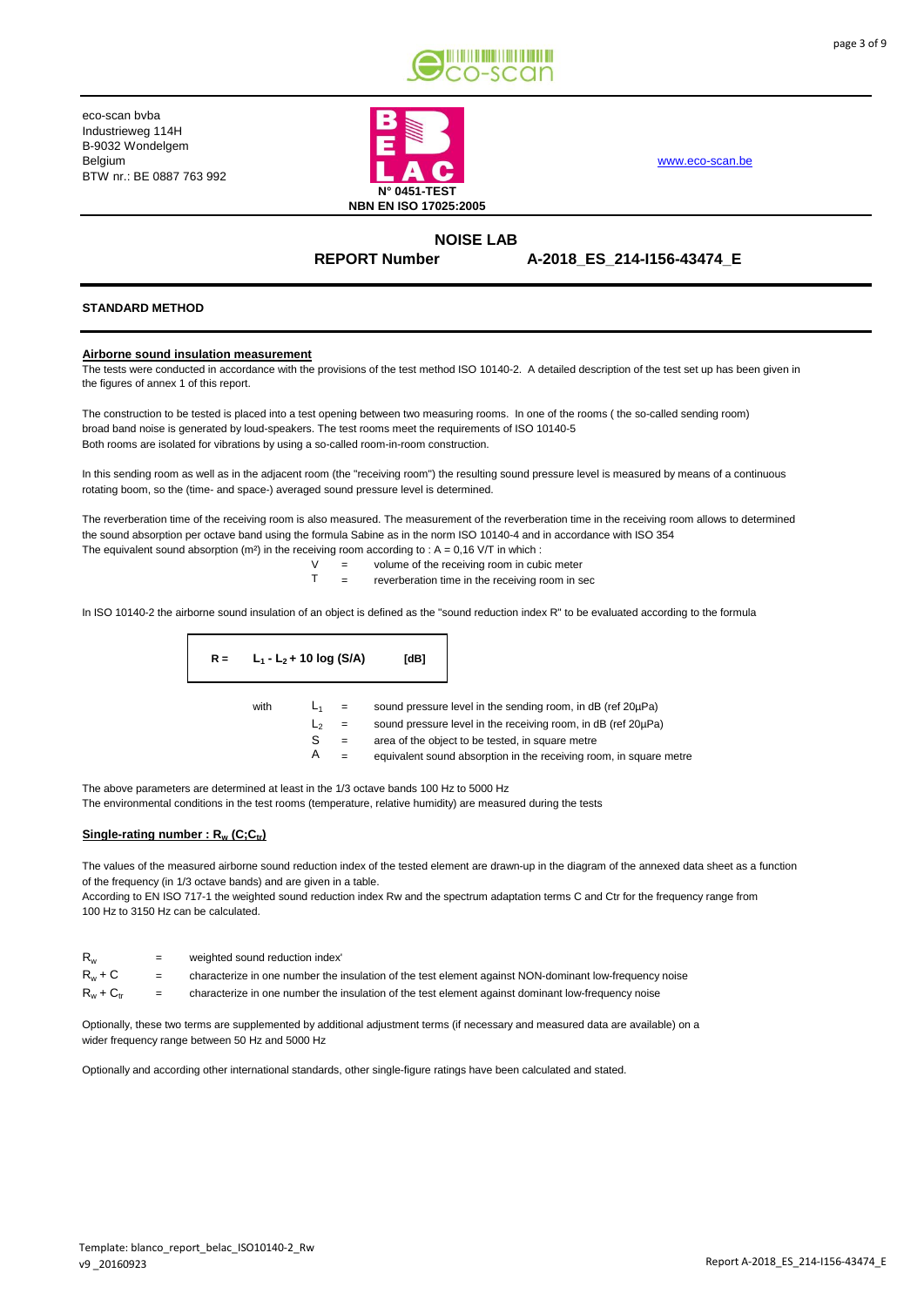



[www.eco-scan.be](http://www.eco-scan.be/)

**NOISE LAB**

**A-2018\_ES\_214-I156-43474\_E REPORT Number** 

#### **SPECIAL MEASUREMENT CONDITIONS**

n/a

# **ACCURACY**

The accuracy of the airborne sound insulation as calculated can be expressed in terms of repeatability (tests within one laboratory) and reproducibility (between various laboratories)

# Repeatability [r]

When: - two tests are performed on identical test material - within a short period of time - by the same person or team - using the same instrumentation under unchanged environmental conditions - the probability will be 95% that the difference between the two test results will be less than or equal to r

Reproducibility [R]

When: - two tests are performed on identical test material - in different laboratories - by different person(s) - under different environmental conditions the probability will be 95% that the difference between the two test results will be less than or equal to R

In ISO 20140-2 there is a statement on the reproducibility R to be expected, based on the results of various inter-laboratory tests. The reproducibility of the single figure rating Rw is about 3 dB.

The specific value of uncertainty is available on request

# **ENVIRONMENTAL CONDITIONS during the tests**

|                           |         | Source room | Receiving room |  |
|---------------------------|---------|-------------|----------------|--|
| Temperature :             | т =     | 18.2 °C     | 18.6 °C        |  |
| Atmospheric pressure :    | $D =$   | 1020 hPa    | 1020 hPa       |  |
| <b>Relative humidity:</b> | $h_r =$ | 56 %        | 53 %           |  |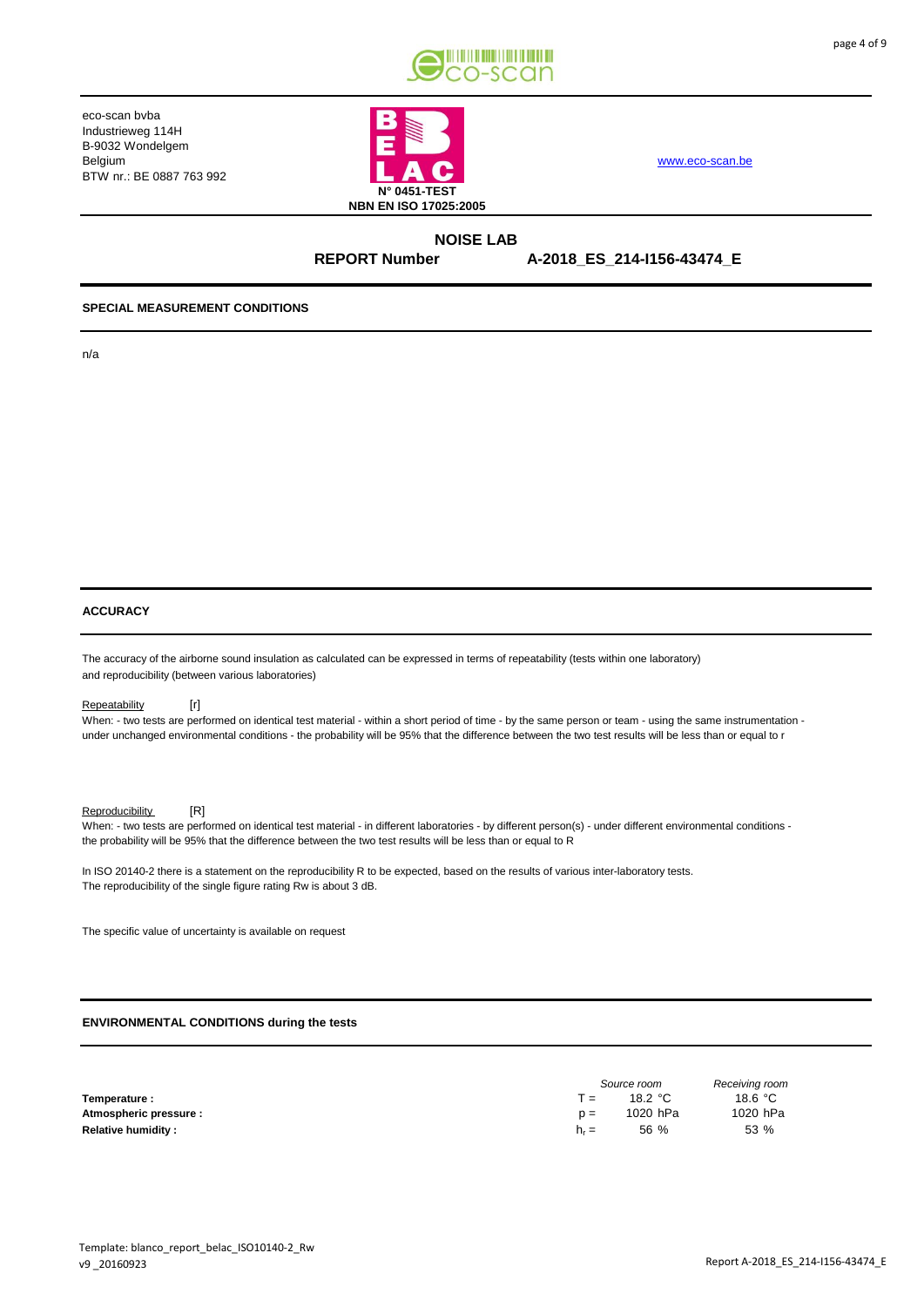



[www.eco-scan.be](http://www.eco-scan.be/)

# **NOISE LAB REPORT Number**

**A-2018\_ES\_214-I156-43474\_E**

#### **ANNEX 1 : Sound insulation test facilities**

The test rooms meet the requirements of ISO 10140-5

Both rooms are isolated for vibrations by using a so called room-in-room construction.

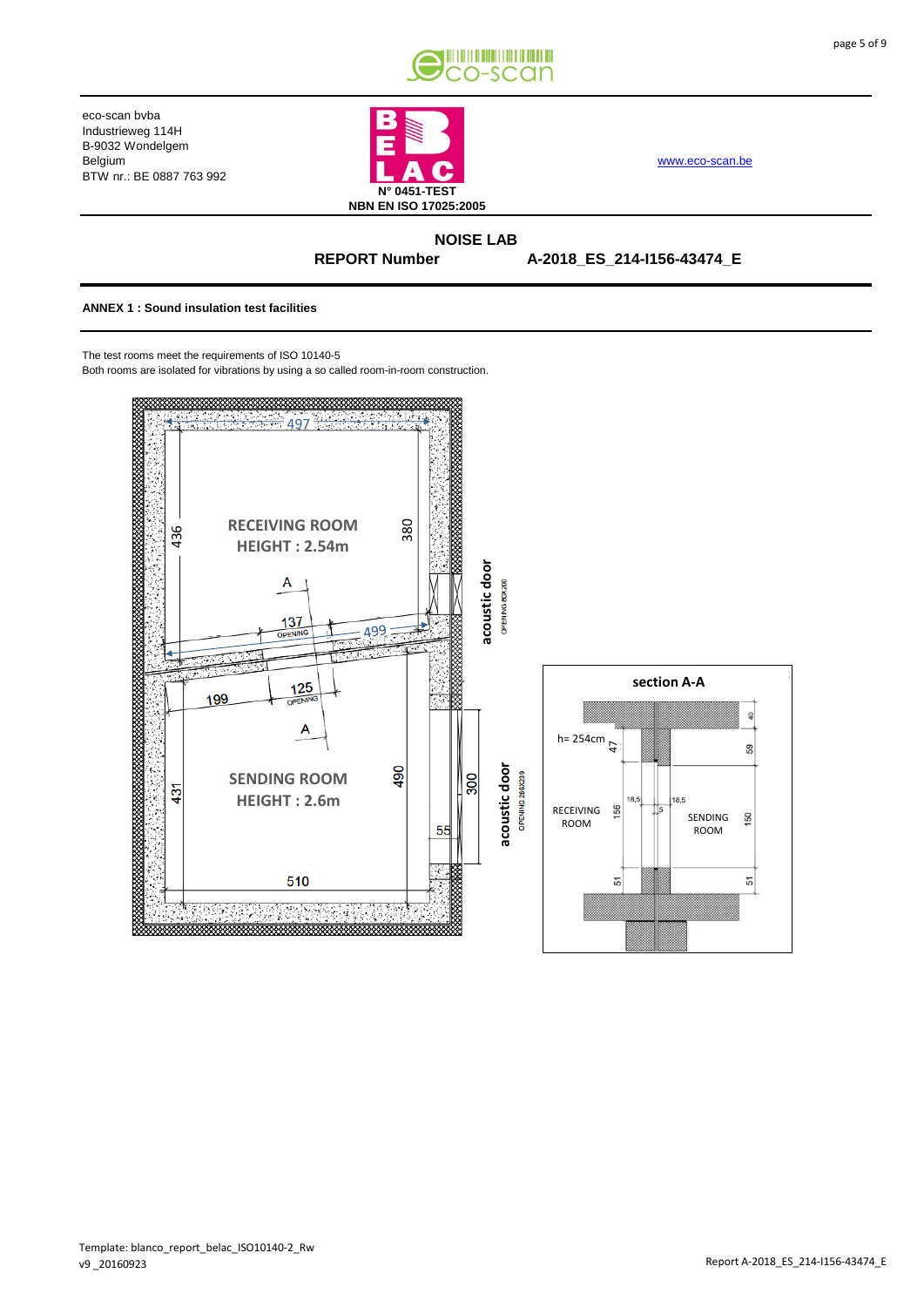



[www.eco-scan.be](http://www.eco-scan.be/)

**NOISE LAB REPORT Number** 

**A-2018\_ES\_214-I156-43474\_E**

### **ANNEX 2: Description test items by manufacturer**

*The test sample description given by manufacturer is checked visually as good as possible by the laboratory. The correspondence between the test element and the commercialized product is the sole responsibility of the manufacturer*

Description of the test element as a layered structure

|        | <b>Thickness</b> | ٥                    | m"                   |                                                       |
|--------|------------------|----------------------|----------------------|-------------------------------------------------------|
|        | (mm)             | (kg/m <sup>3</sup> ) | (kg/m <sup>2</sup> ) | Description of the layer                              |
|        |                  |                      |                      | Folding Door with double layers of artificial leather |
| $\sim$ |                  |                      |                      |                                                       |
| 3      |                  |                      |                      |                                                       |
|        |                  |                      |                      |                                                       |
| 5      |                  |                      |                      |                                                       |
| 6      |                  |                      |                      |                                                       |
|        |                  |                      |                      |                                                       |
| 8      |                  |                      |                      |                                                       |
| 9      |                  |                      |                      |                                                       |
| 10     |                  |                      |                      |                                                       |

The tested product is made of double layers of artificial leather on both sides.

The bottom side has an integrated door seal made of 1 layer of artifical leather on both sides.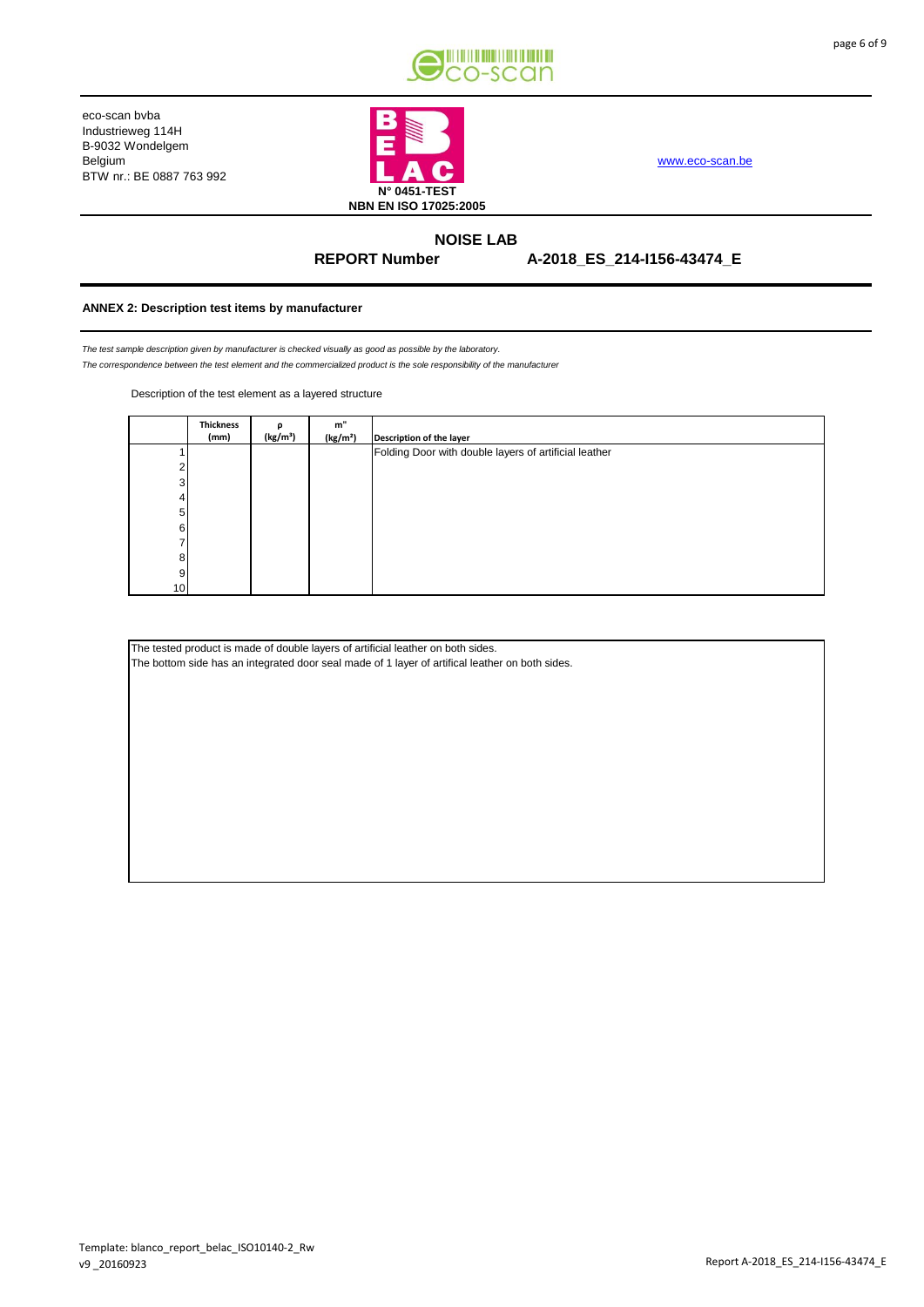



[www.eco-scan.be](http://www.eco-scan.be/)

**NOISE LAB REPORT Number** 

**A-2018\_ES\_214-I156-43474\_E**

# **ANNEX 3: Technical sheet**

*The test sample description given by manufacturer is checked visually as good as possible by the laboratory.*

*The correspondence between the test element and the commercialized product is the sole responsibility of the manufacturer*

Please request at supplier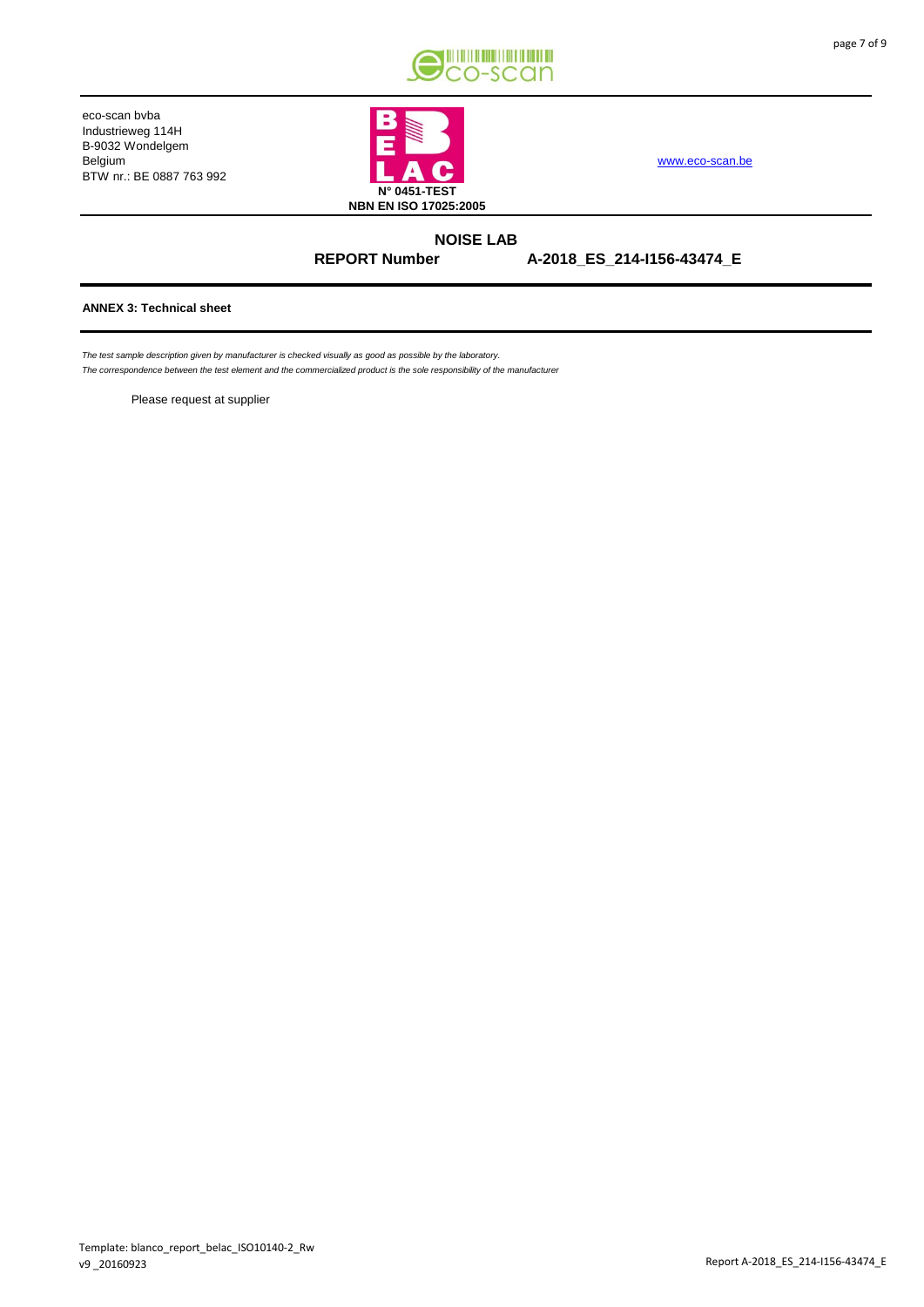



[www.eco-scan.be](http://www.eco-scan.be/)

**NOISE LAB REPORT Number** 

**A-2018\_ES\_214-I156-43474\_E**

# **ANNEX 4: photographs of the test element or the test arrangement**

*Description of the assembly and/or drawing and/or image*

The product was build into the small-sized test opening using standard mounting profiles on a wooden frame.